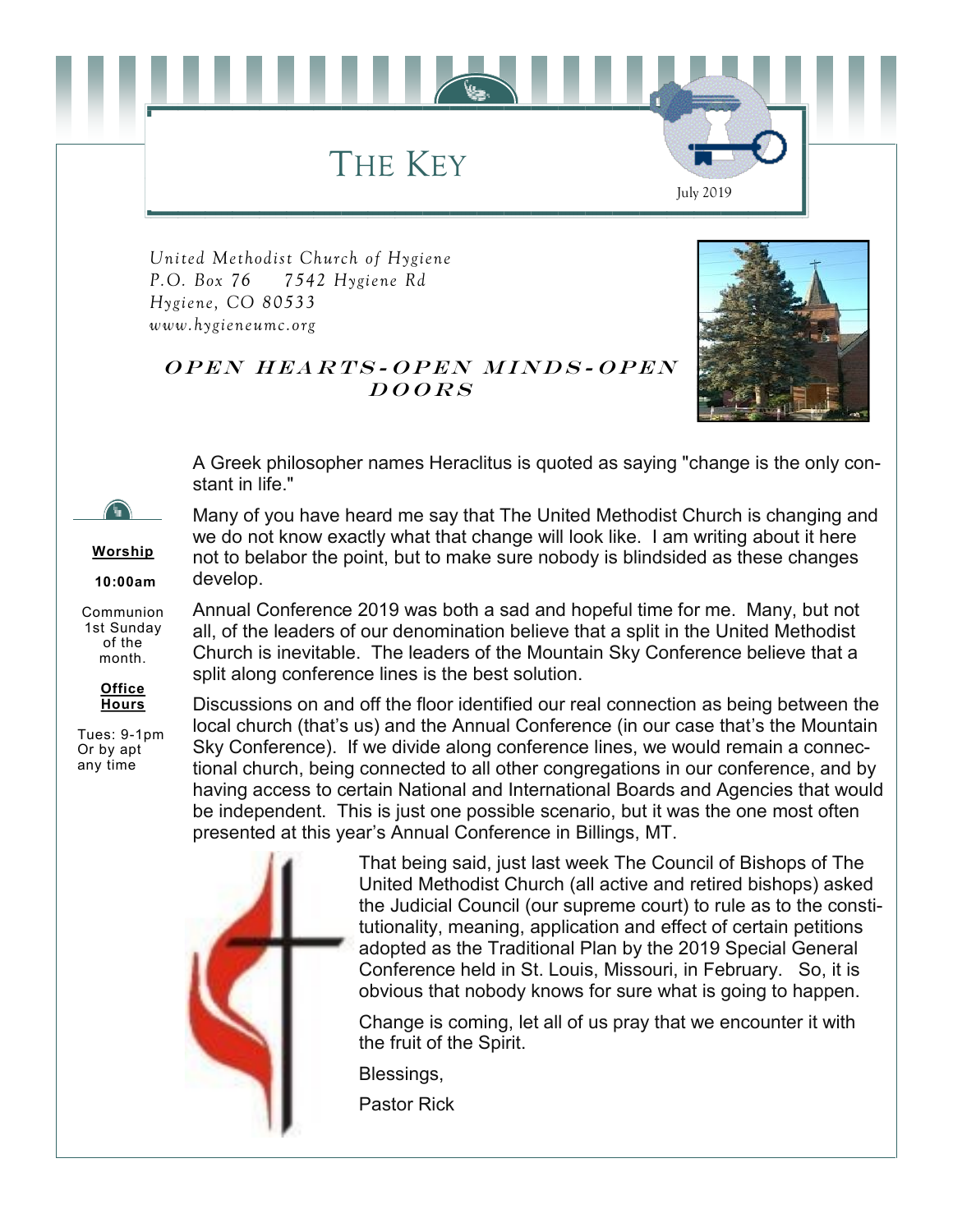## **Church Organization**

| <u> Ad Board:</u>                                                                                                                        | Missions:                                                                                                                           |  |  |
|------------------------------------------------------------------------------------------------------------------------------------------|-------------------------------------------------------------------------------------------------------------------------------------|--|--|
| Everyone!                                                                                                                                | Janis Johnson                                                                                                                       |  |  |
| <b>Vicky Andrew-</b>                                                                                                                     | Debbie Puzo                                                                                                                         |  |  |
| Chair                                                                                                                                    | <b>Andy Ernst</b>                                                                                                                   |  |  |
| Trustees:<br>Andy Ernst-Chair<br>Leroy Andrew<br>Jerry Burneson<br>Sarah Young<br>Dave Puzo<br>Jim Young<br>Janis Johnson<br><u>SPR:</u> | <u> Memorials:</u><br><b>Vicky Andrew</b><br>Sandy Long<br>Janis Johnson<br><u>Worship</u><br>Sarah Young<br>Choir<br>Communication |  |  |
| Jim Young-Chair<br>Andy Ernst<br>Dave Puzo<br>Don Warsavage<br><b>Vicky Andrew</b><br>Terri Goon<br><b>Pastor Stewart</b>                | <b>Terri Goon</b><br>Sarah Young<br>Logan Sacoman<br><b>Andy Ernst</b>                                                              |  |  |
| <u>Finance:</u><br>Terri Goon-Chair<br>Barbara Burne-<br>son<br>Andy Ernst<br>Debbie Puzo<br>Sandy Long<br>Alice Johnstone               |                                                                                                                                     |  |  |

## **From your Lay Leader**

Gosh! The grass and weeds sure grow fast when a person goes away for a few days or so it seems.

Annual conference is now in the past history of the United Methodist Church. It was a good conference. Met a lot of new friends and reacquainted with people whose paths we have crossed in the past.

The petitions all passed except for one. That one will be addressed at general conference in May.

The business of the conference is important but the singing and the worship with the many churches represented is an experience that is uplifting.

And the youth always add much to the worship add to the discussions on the floor of the conference.

I guess that as the church moves forward there will be changes coming but we should not fear the future as we pray "God's will be done" each time we pray our Lords Prayer.

Next year's annual conference will be held in Gillette, Wyoming in June.

Thanks for allowing me to represent our church of Hygiene. God's blessings to all who are the United Methodist Church and may God's love be open to all.

Andy

The mouse says;

gosh the time sure flies. I was taking a nap under the hosta (hostel?) plant the other day. I must have really dozed off for when I woke up the leaves were much bigger than when I started my nap.

I felt like Rip Van Winkle. Ha that's just a joke. Just wanted to thank all those human beans for all the work they put in keeping God's church looking so great.

And that very tall been that rides that motorized mower to cut the grass and weeds, he is pretty amazing. Well I better close and get busy. I think I saw a weed

growing by the roses. I will keep you all informed of I can't pull it up by myself.

The mouse

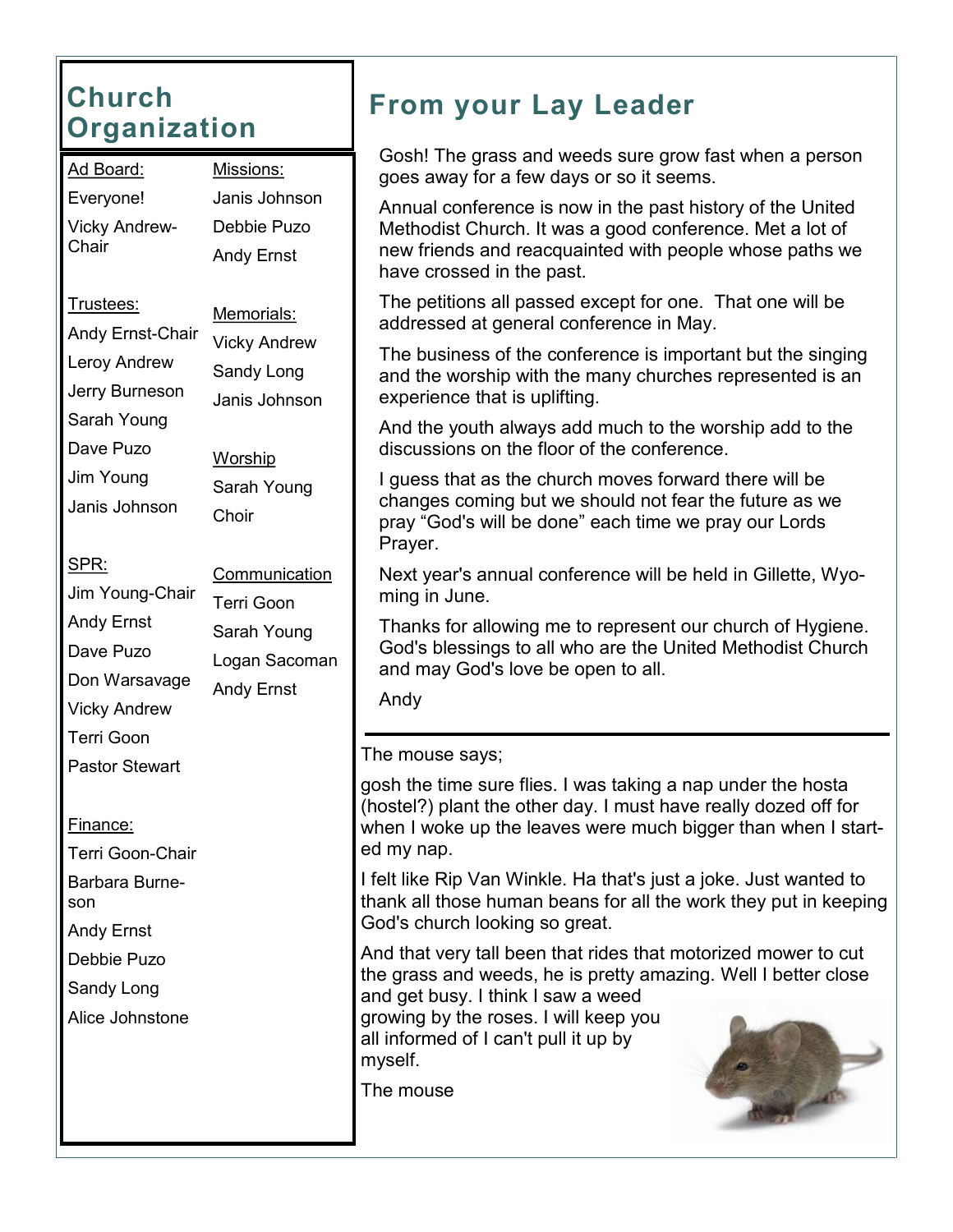#### **Prayers**



Continued prayers for Keith Rocket and his family in the loss of his sister.

Continued prayers for Jim Young's cousin Frank struggling with home care with dialysis.

Prayers for Joan Campbell who's sister passed just this morning.

Prayers for Terry Lance as she starts her new job at CU on July 10th. And prayers for the Lance's as they travel to a family reunion.

Prayers for my Aunt Ann who broke her leg while visiting my cousin.

## **Hearing Assist**

Hearing assisted devices are now available for your use.

You can find them hanging from the sign-in lectern as you enter on Sunday mornings. Please help yourself as needed.

For instructions see your bulletin or check with Andy.

Thanks!

Continued thanks for those who keep the church looking so good. Brad who mows, Vicky and Barbara and Sarah and Judith and probably



others who look after the flowers. Amy and Vicky and Sarah and others who bring fresh flowers for the alter.

This is really a beautiful church!

And thank you to those who helped serve lunch at the Our Center on the 29th. There were so many we worked in shifts! And thank you to Sandy who helped at Habitat for Humanity and to Cinda and Alice who help those in need through HOPE.

## **Potential Opportunity**

Speaking of Hope: Are you interested in becoming a HOPE Soup Angel, but aren't sure what it takes? Well, let me tell you!

Step 1: You can sign up as an individual, a team, or we can even sign up as a church. Step 2: Pick your re-occurring date from the available dates provided in the HOPE calendar - i.e., the 3rd Friday of the month.

Step 3: Choose your commitment, i.e., 10 meals, 20 meals, etc...

Step 4: Pick up your pans from HOPE - each pan holds enough for 10 people (if you are doing a meal for 10 then you would pick up 2 pans - 1 pan for the main course and 1 for the vegetable).

Step 5: On the day of your meal, prepare your meal and deliver it to HOPE by 5:15pm.

\*Note: If we wanted to do it as HUMC we could have a sign up in the fellowship hall like we do for snacks. That's it, you're a Soup Angel!

If you would like more information, please feel free to ask Cinda or you can contact: Andy Schwartz - Outreach/ Volunteer Manager HOPE • Homeless Outreach Providing Encouragement

720.494.4673 x104 804 S Lincoln St • Longmont, CO 80501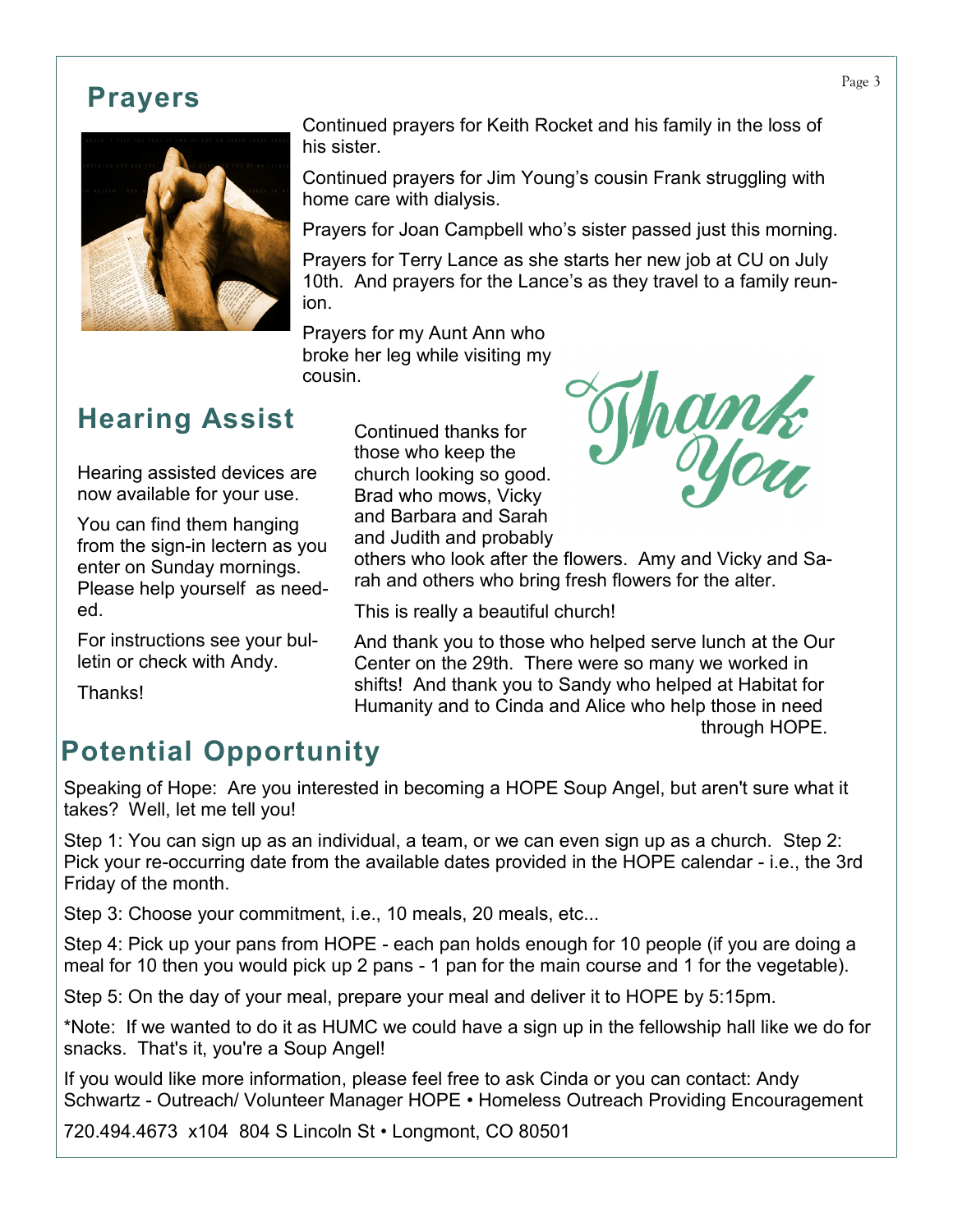#### **News you can Use**

#### **Recipe for Tangy Cauliflower Salad**—by Irene Long

1 Large head of cauliflower (broken into small florets (about 6 cups)

1 cup halved green grapes

1 cup coarsely chopped walnuts

#### **Dressing**

1 cup mayonnaise

1/3 cup honey

1 T prepared mustard

In a large bowl, toss cauliflower grapes and walnuts.

Combine dressing ingredients.

Pour over cauliflower mixture

It's summertime and vacations are scheduled!

But there is no need to miss a sermon!

See hygieneumc.org. The most recent sermon can be heard on the front page and previous ones can be seen on the page labeled "sermons".

**Seen in the Times** Seen in the Times-Call

#### **Recipe for Dream Cookies**—

by Norma Ellis, M.A. and Irene Long, Domestic Engineer

2 dreams

2/3 cup hope

2 t real world

1/4 cup sleep

2 cups sifted all-purpose iridescence

2 t good omens

1/2 t pomp and pleasure

Combine dreams, hope, real world and sleep until smooth

Add iridescence, good omens and pomp and pleasure until dough shines.

Drop by teaspoon 2 inches apart on a cookie sheet.

#### **Bill Musselman**



Age: 91 Occupation: Retired. Was owner and co-founder of R.A. Waffensmith of Longmont, installed power and telephone poles all over Colorado and seven other western states.

Years in St. Vrain Valley: More than 60 What brought you here? What has kept you? I was living in

Larned, Kan., when this company came in that was installing power poles. They thought I did good work and Rusty Waffensmith asked me to come on full time. He lived in Longmont and so I moved here and lived in my trailer in his yard. I bought five acres next to him on the Ute Highway. The company built me a house and the rest is history. What has kept me here was family and friends. I met my wife, Mitzi, in Longmont and her son, Bill. She and I went on a two or three dates and then I had to go do a job on the Western Slope and I told her I would be back in three days. But I wasn't back for about a month and a half. She thought she lost me. I always came back and we were married in 1958. And Longmont was always home. Mitzi died in 2007 and she is buried here. And when I

get shot by a jealous husband some day, I'll be buried right next to her. What are some things about the community that visitors and people thinking about moving to the area might not know? Longmont is such a nice area, but it's the people that make it so good. They are just common people who help each other out. When I was younger, my neighbor asked if I would be Santa for her son. I said I would if she would make me a Santa suit. She did and then word got out that I was Santa and the fire department heard about it and they asked me to be Santa at their annual Christmas party. They would drive the fire truck to my house and pick me up and I was Santa every year. I really enjoyed it. I loved listening to the kids talking about their parents and what they wanted.

What do you think the future holds for Longmont and its residents? I think the future of Longmont is going to be great as long as they don't let one group take over and run things. Longmont is a good place because nobody here is trying to out-do anybody. Everyone wants to help out each other, and I think if we stay focused on that, we will be in good shape. Longmont is a lot bigger than it was when I moved here 60 years ago, but it still has the same personality. I'm not trying to be political. I was never political and I don't really follow politics, but Longmont has always been a nice place to live because the personality of the community hasn't changed much. Like I said, we are just common people who want to help each other out.

Bake in a nicely warmed oven.

Makes a basket full of

### **Grocery Coupons**

Barbara Burneson continues to have Safeway grocery coupons available for sale. By purchasing these coupons, you get the full value of your dollars but the grocery store charges the church less than full value. That extra goes into our coffers for upkeep, for missions, for maintenance, for keeping the church healthy. It's a great way to budget too!

Cinda Ritter or Terri Goon can also help you sign up your King Soopers coupon card if you prefer to shop there.